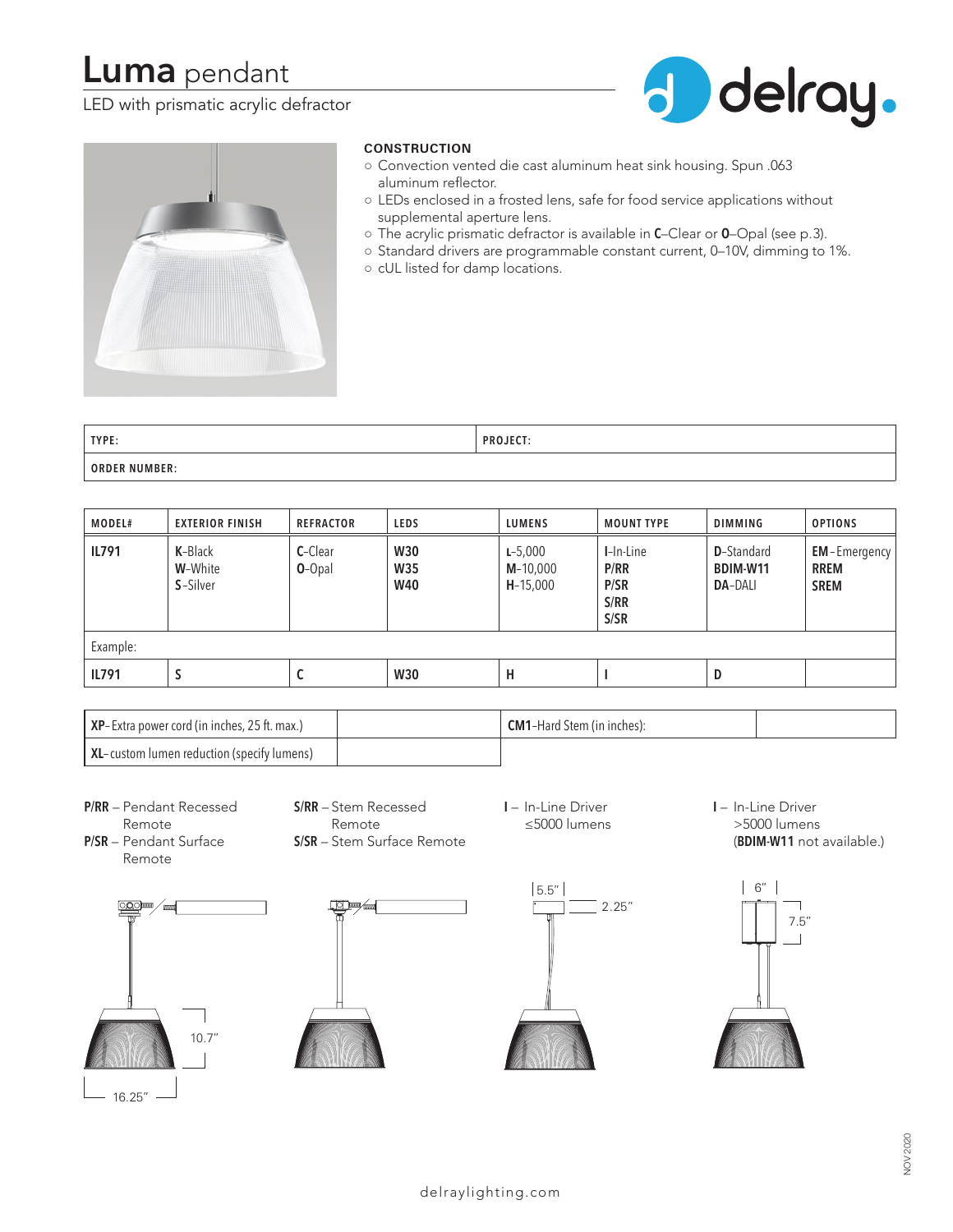# **Luma** pendant

LED with prismatic acrylic defractor



#### **WHITE LEDS**

Nichia NFSL757 tight bin chips on aluminum clad boards, 90 CRI. Specify white color temperature: **W30**–3000º, **W35**–3500º, or **W40**–4000º Kelvin.

### **DIMMING**

- **D**–standard supplied driver. 0–10V, programmable, 1% dimming, 120/277V, 50/60 Hz.
- **BDIM-W11**–Lutron EcoSystem LED14 Series, 1% dimming, fade-to-off.
- **DA**–DALI, 1% dimming, fade-to-off. 120/277V, 50/60 Hz. cUL listed for damp locations.

#### **REMOTE DRIVERS**

Driver must be accessible after installation. For suspended and hard lid ceilings with access panels.

**NOTE**: Multiple drivers must be mounted no less than 4 inches apart side-by-side, and 1 inch apart end-to-end, to avoid overheating.

Standard pendant length: 8 ft. Specify **XP** for extra pendant. Maximum canopy to fixture distance: 25 ft. Maximum canopy to driver distance: 100 ft. (with 10 AWG wire).

/**RR**–Above ceiling remote driver installation:



/**RREM**–Above-ceiling installation with emergency:



/**SR**–Surface mount installation:



/**SREM**–Surface mount installation with emergency:



#### **CUSTOM LUMEN OUTPUT REDUCTION**

Factory-set custom reduced-lumen output driver configuration. Order **XL**. Specify lumens.

#### **WATTS / LUMENS**

| <b>TOTAL LUMENS</b> | <b>DELIVERED LUMENS</b> | <b>WATTS</b> |
|---------------------|-------------------------|--------------|
| $L - 5,000$         | 3.264                   | 32           |
| $M - 10,000$        | 6,258                   | 65           |
| $H - 15,000$        | 9.697                   | 97           |

#### **EMERGENCY**

Battery pack provides 10W for 90 minutes.



## **HARD STEM**

**CM1**–1/2" ID hard stem option,supplied with swivel canopy for earthquake code, sloped ceilings, and indoor areas with light air movement (e.g., near HVAC vents). Pipe replaces power cord and cable. Length must be specified.Pipe longer than 8 ft. will be shipped in two sections—one 8 ft., the other for the balance—with painted, threaded pipe coupler and set screws.

*Remote installed required.*



**NOTE**: Aircraft cable suspension is not recommended for outdoor use, where fixture will be exposed to water, or subject to wind oscillation. Avoid use near HVAC vents and in environments with corrosive chemical vapors, such as swimming pools.

### **ACRYLIC REFRACTOR CLEANING**

**WARNING**: Do not clean with ammonia based cleaners (e.g. Windex®). Use only water or cleaners specifically formulated for cleaning plastics.